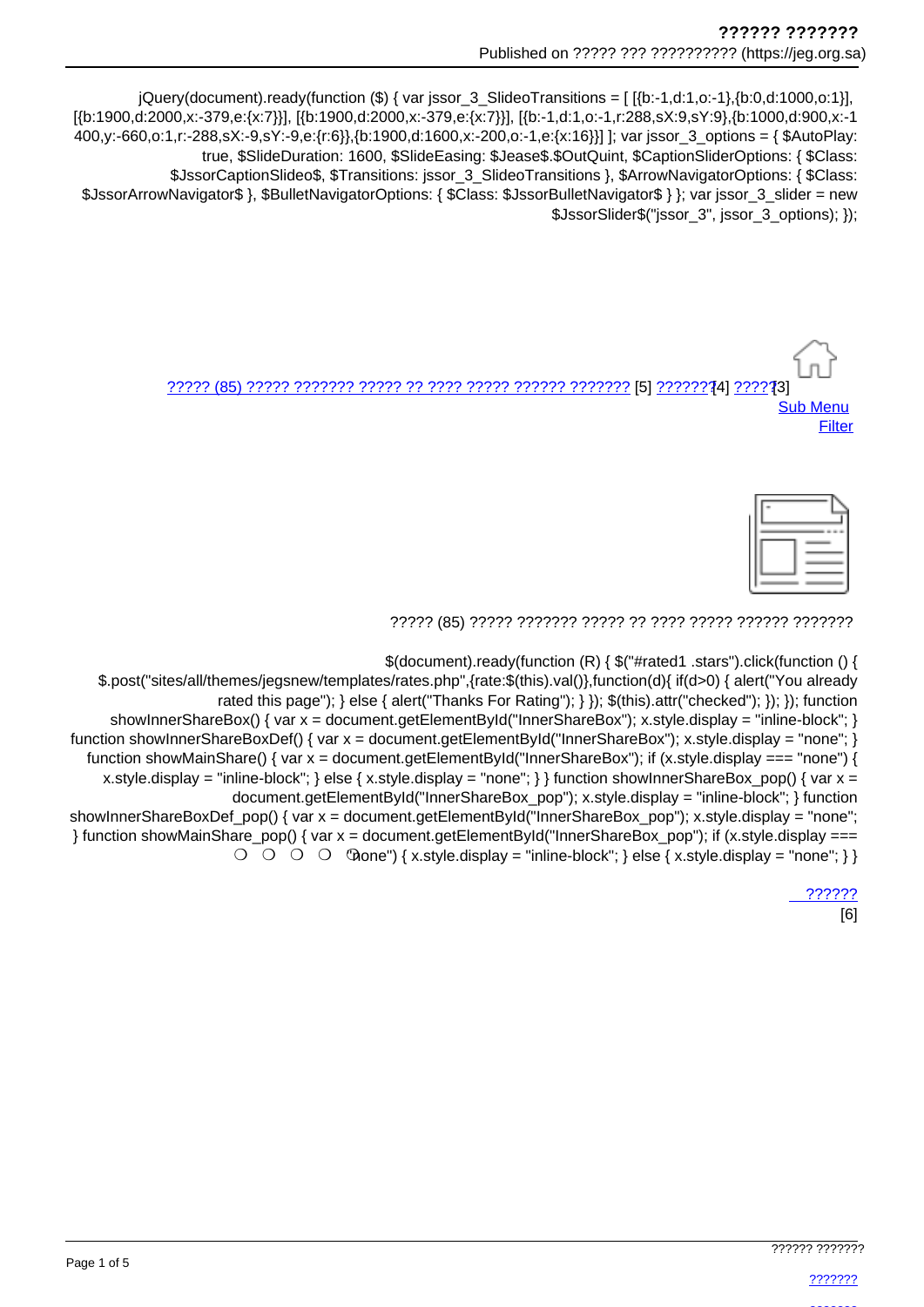777777 7777777 Published on ????? ??? ??????????? (https://jeg.org.sa)



> 28/06/2018 saudi press agency ????? ??????? ???? ????? **No Tags**

?????? ??? ???

01 

02

777777 7777777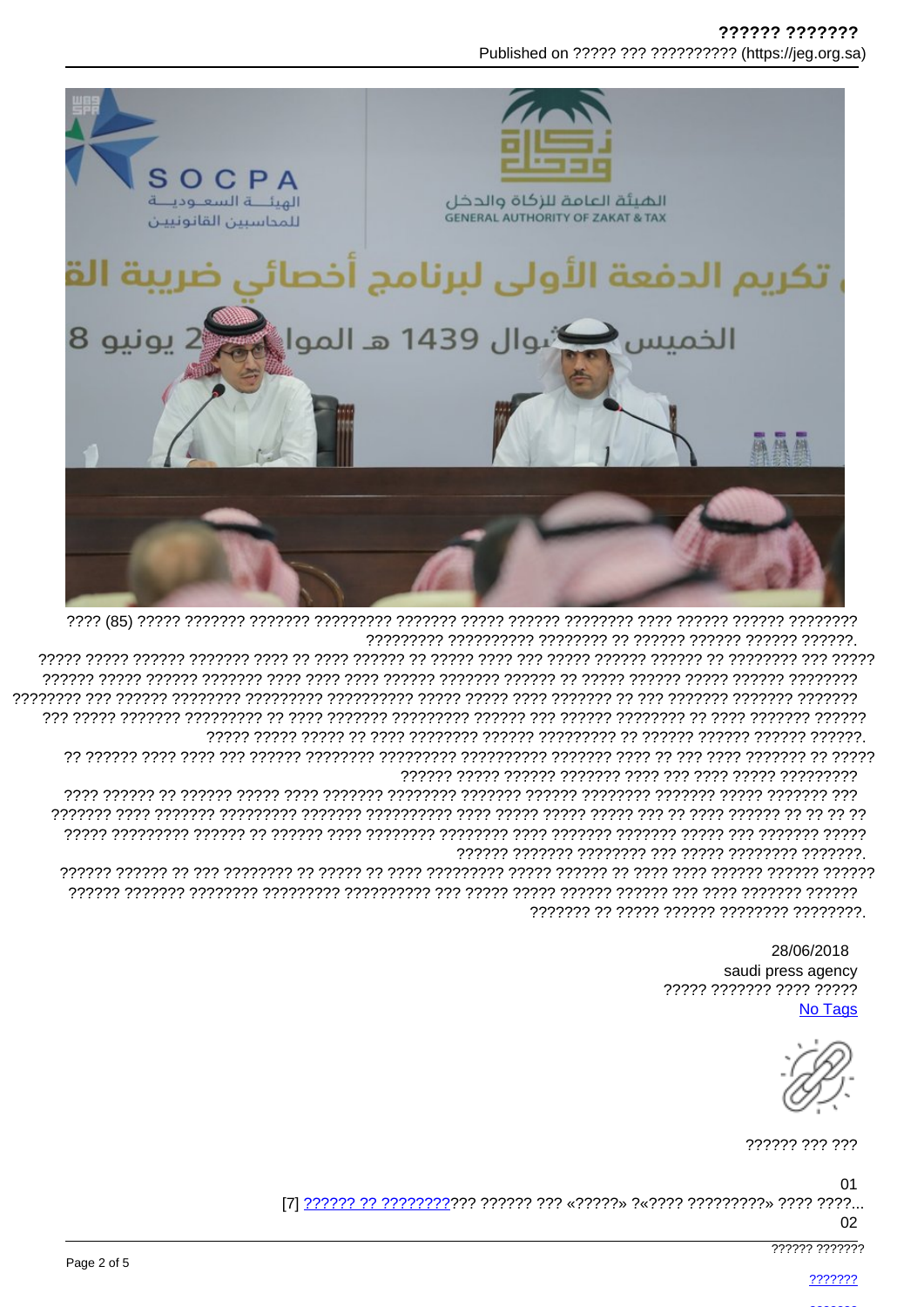181 ..?????? ????????????????? 500 ??? ????? ?????? ?????? ?????? ???...  $0<sub>3</sub>$ 

?????

????? ?? ???? ?????

??? ?????

?????????

???? C2C (?????)

7777777 7777777 777777777

???????

**???? ??????? (?????)** 

????? ???????

???????

???? ????? ????????? ???????

77777777 777777777

????????? (????? )

22222 22222222

?????? ????????

????????

???? ???? ??? (????? )

?????? ???????

???? ???????

?????

????? ?????? ????? ????? ????

????? ???? ???????

????? ?????? ?????? ???????

????? ????????? ????????

????? ????? ????????

<u>????? ????????? ???????</u>

777777 777777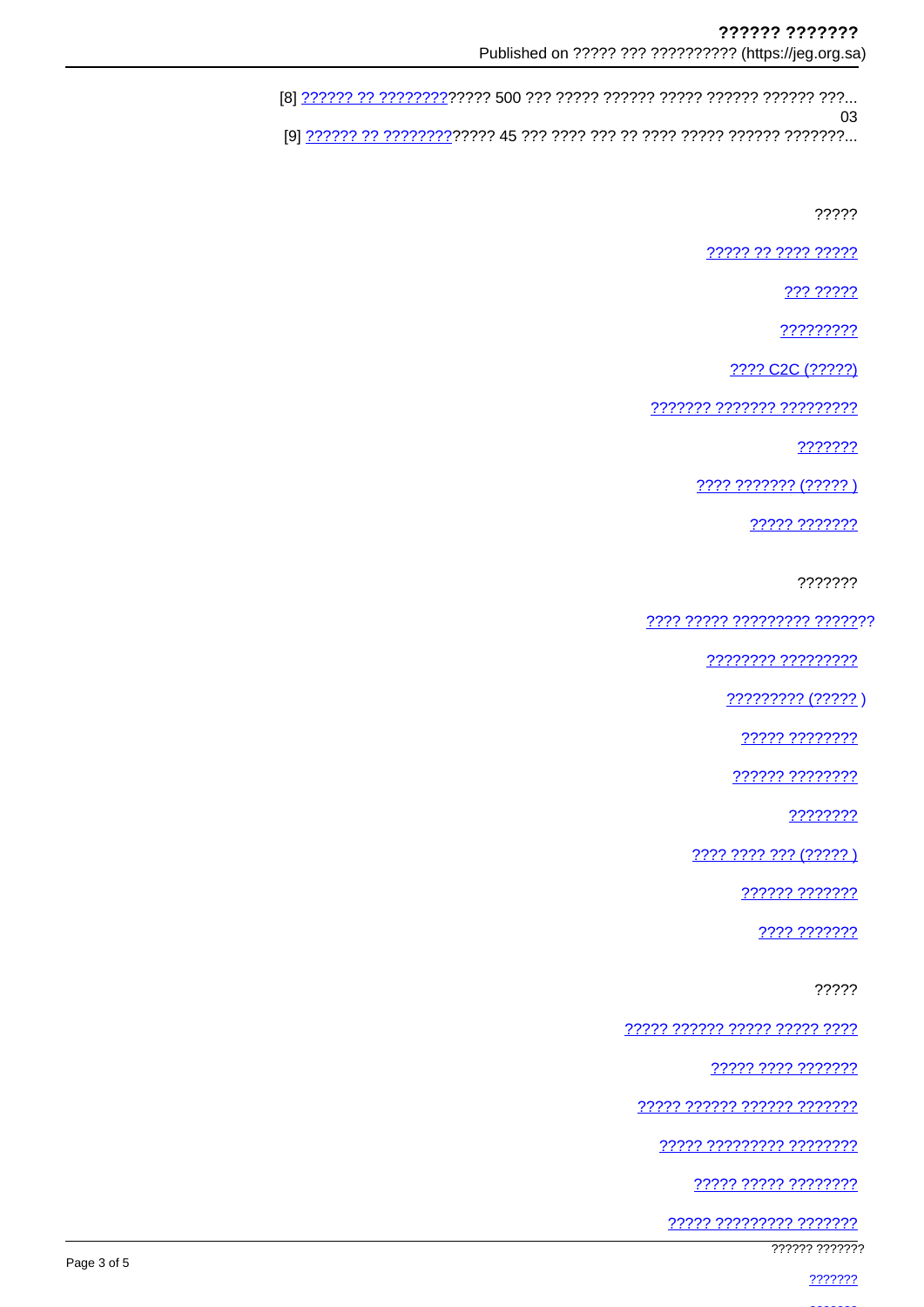????? ???????? ???????

?????

???? ?????

2222.222

?????

??????? ??????????

????????? ??????????

222222 2222222

22222 22222222

222222 22222222

????? ?????

????? ???????

?????? ?????????

??????

English

???????

?? ???????

?? ???

???????

???????

22222 22222222

?????? ????????

???? ?????????

|             | ?????? ??????? |
|-------------|----------------|
| Page 4 of 5 |                |
|             |                |
|             |                |